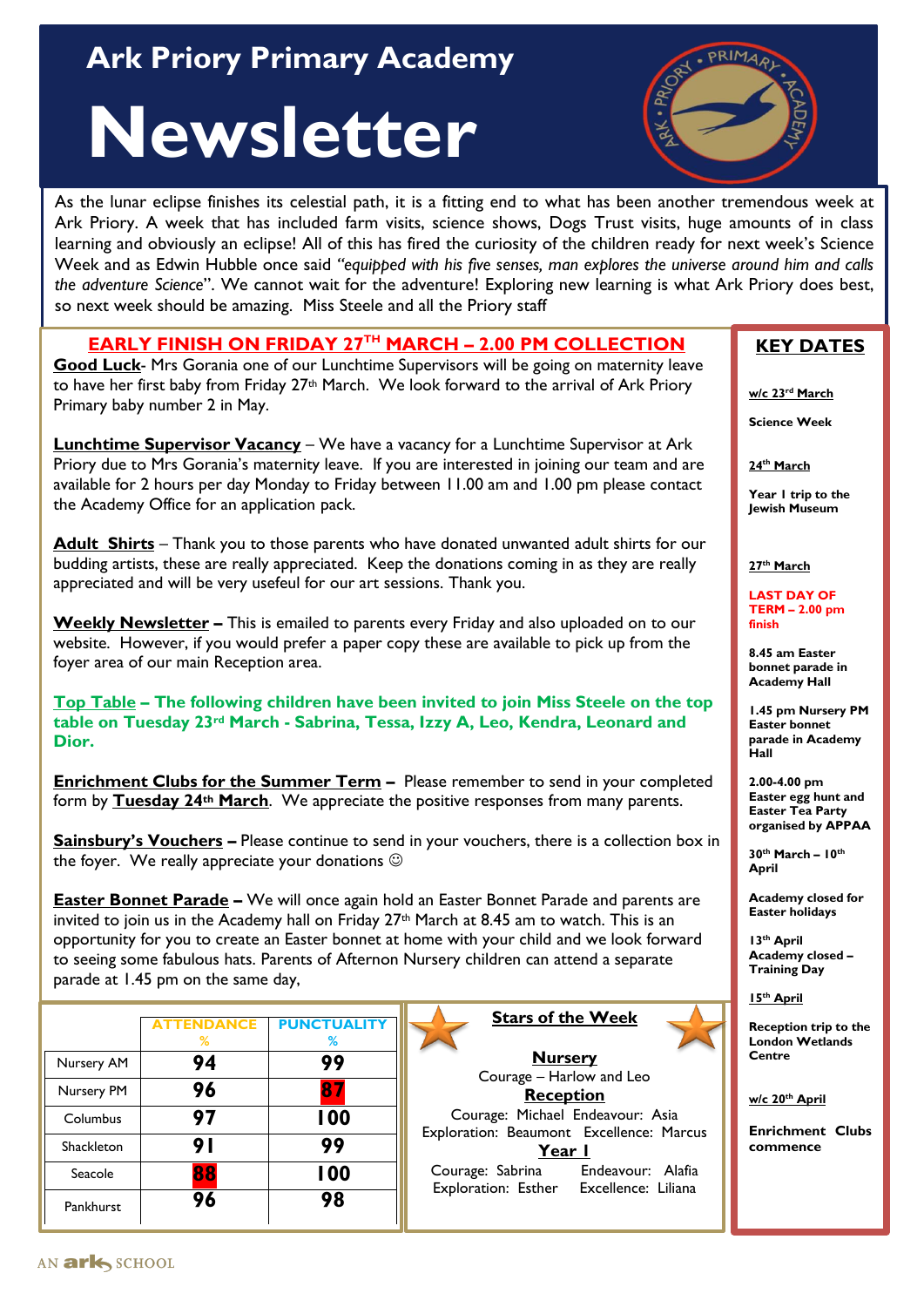#### **APPAA NEWS Easter Egg Hunt and Easter Tea Party (2.00-4.00pm) Organised by APPAA**

Don't forget that next Friday is the Spring Tea Party, from 2.00-4.00pm. We are calling all Nursery parents and carers to step up and get baking so we have lots of yummy cakes for the Spring Tea Party. We also need Nursery parents to volunteer selling all the baked goodies.

As well as face painting, a lucky dip, arts and crafts and much more, there will be an Easter 'egg' hunt with a twist, FREE of charge for all the children (with yummy edible prizes of course!). Please come along and join in the fun. The funds raised from the event will go towards funding Duckling eggs, caterpillars and library resources.

## **Mr Cook's Science Assembly**



#### **Ark Farm**